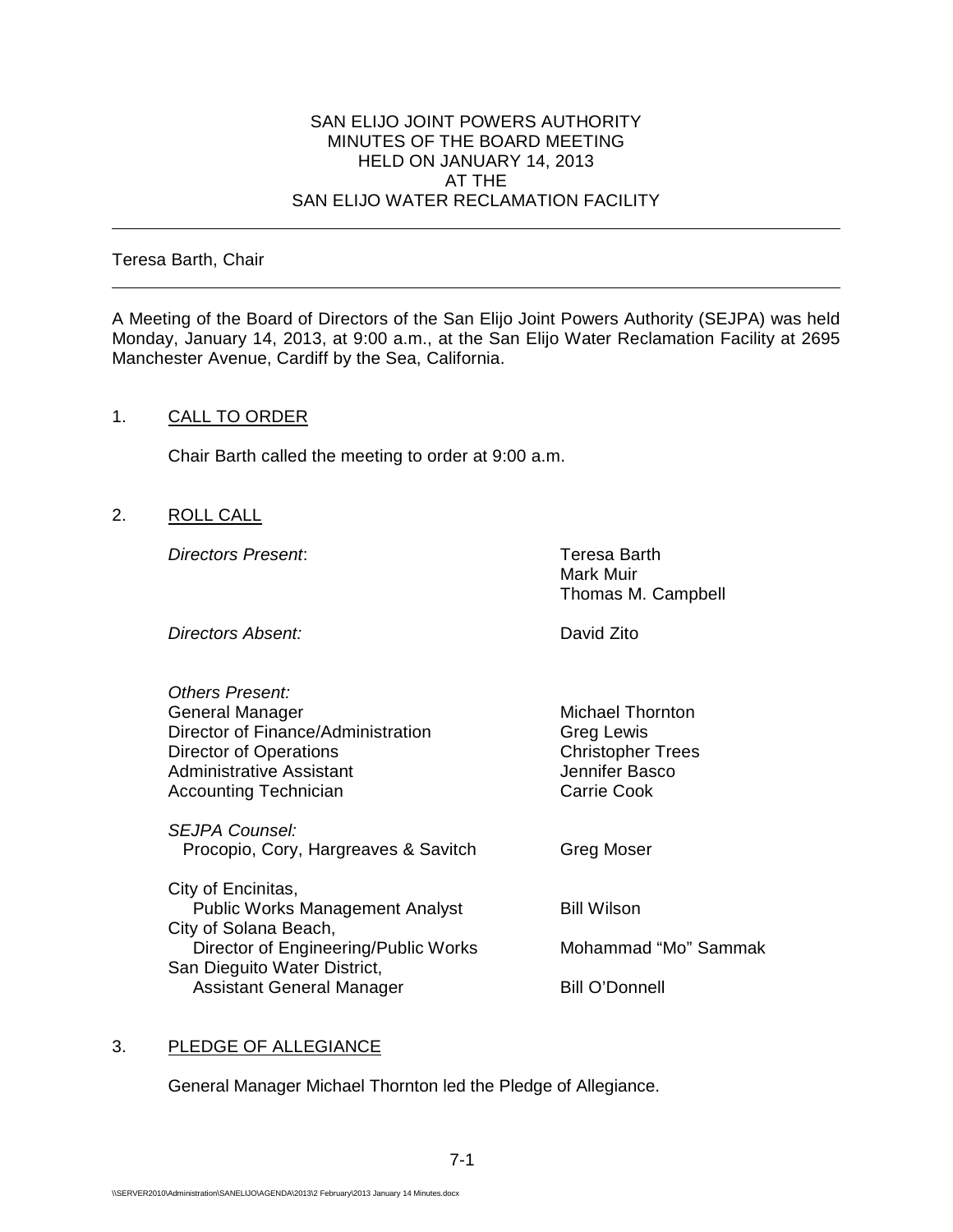# 4. ORAL COMMUNICATIONS

None

# 5. PRESENTATION OF AWARDS

None

## 6. CONSENT CALENDAR

Moved by Board Member Campbell and seconded by Board Member Muir to approve the Consent Calendar.

Motion carried with the following vote of approval:

| Barth, Muir, Campbell |
|-----------------------|
| None                  |
| Zito                  |
| None                  |
|                       |

Consent Calendar:

| Agenda Item No. 7  | Approval of Minutes for the December 10, 2012 meeting                           |
|--------------------|---------------------------------------------------------------------------------|
| Agenda Item No. 8  | Approval for Payment of Warrants and Monthly<br><b>Investment Report</b>        |
| Agenda Item No. 9  | San Elijo Water Reclamation Facility Treated Effluent<br>Flows - Monthly Report |
| Agenda Item No. 10 | San Elijo Joint Powers Authority Recycled Water Program<br>- Monthly Report     |

# 11. ITEMS REMOVED FROM CONSENT CALENDAR

None

# 12. ELECTION OF OFFICERS AND SCHEDULE OF BOARD MEETINGS

General Manager Michael Thornton stated that in accordance with Article 3 of the San Elijo Joint Powers Authority (SEJPA) formation agreement, the SEJPA Board is required to appoint a chairperson and vice chairperson and establish the time and place for its regular meeting by the second meeting of each calendar year. The General Manager reported that the SEJPA's regular meeting schedule has been generally set as 9:00 a.m. on the second Monday of each month, with no meeting in August. The regular meetings have been held at the San Elijo Water Reclamation Facility, located at 2695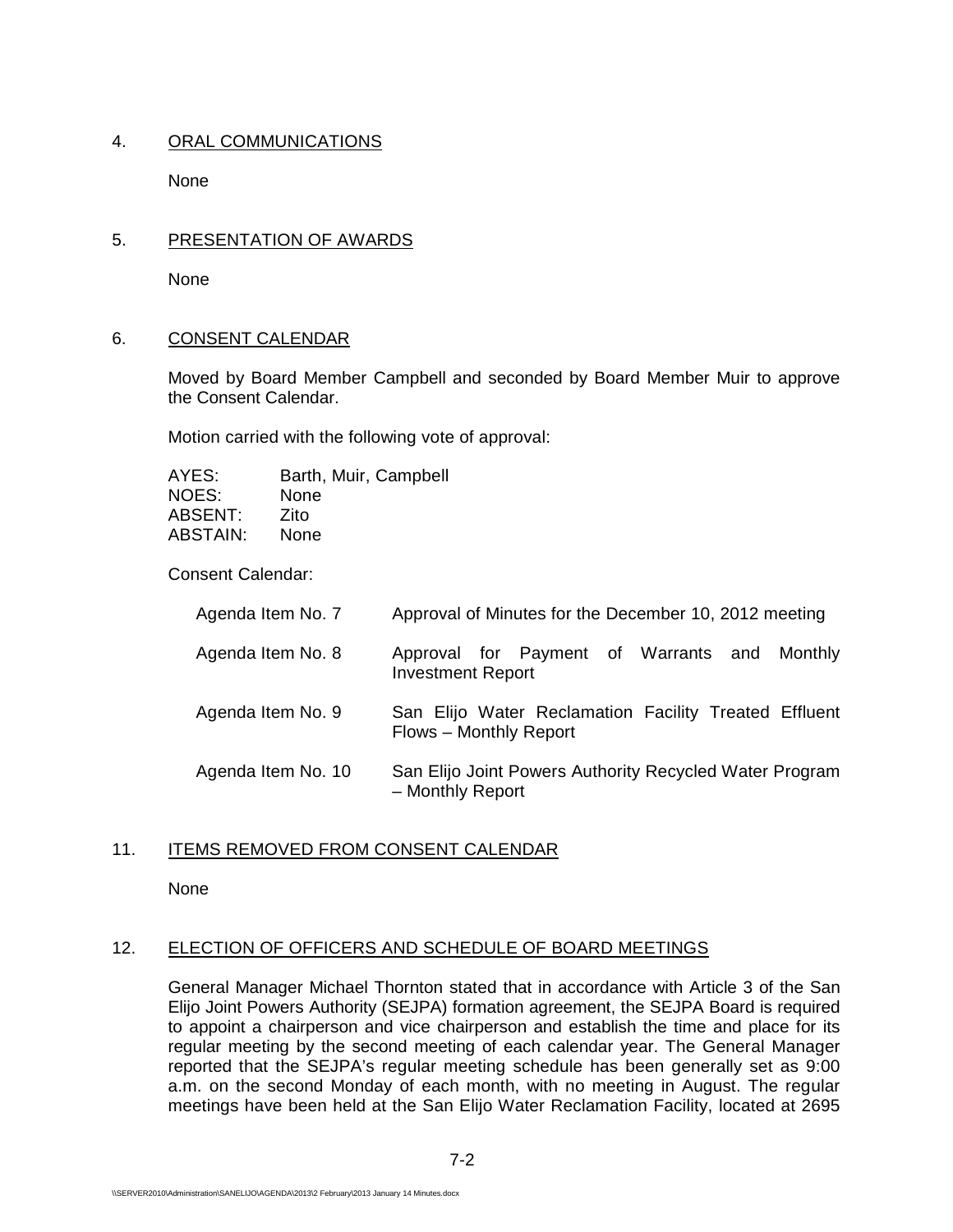Manchester Avenue, Cardiff-by-the-Sea, CA 92007. He stated that should this be acceptable to the Board of Directors, the proposed listing of scheduled meetings for 2013 is attached to this staff report. He noted that the proposed November meeting is scheduled for Tuesday, November 12, 2013, as Monday is the observed Veteran's Day Holiday. With the conclusion of the staff report the Board of Directors took the following actions.

Moved by Board Member Campbell and seconded by Chair Barth to:

- 1. Appoint Thomas M. Campbell as Chairperson and Mark Muir as Vice Chair for the 2013 SEJPA Board of Directors; and
- 2. Establish the SEJPA regular meeting schedule for 2013 as the second Monday of each month with no planned meeting for August and for the November meeting to be held on Tuesday, November 12, 2013, with the meeting location as the San Elijo Water Reclamation Facility.

Motion carried with the following vote of approval:

| AYES:    | Barth, Muir and Campbell |
|----------|--------------------------|
| NOES:    | None                     |
| ABSENT:  | Zito                     |
| ABSTAIN: | None                     |

### 13. PROPOSED STAFFING CHANGES

General Manager Michael Thornton stated that when two employees retired in the fourth quarter of 2012, management seized the opportunity to evaluate the organization for effectiveness and efficiency of duties. Results included recommendations for changes to the reporting structure and to some positions. The intent was to streamline reporting channels, and increase focus on critical success areas. The proposed staffing changes would have no net impact to the existing personnel budget allowance.

The organizational changes include replacing the Operations Supervisor position with the Mechanical Systems Supervisor position, replacing the Electrical Instrumentation Technician position with the Systems Integration Supervisor position, eliminating the Senior Maintenance Mechanic position and replacing it with a Systems Integration Series position.

General Manager Michael Thornton also reported on discussions with the Encina Wastewater Authority (EWA) about their internship program. The program is a cost effective way to recruit new staff and train potential new employees. Intern positions were added to the Table of Organization and were included in this Agenda item.

Board Member Muir commended the General Manager on taking the steps to reevaluate and make changes when necessary in an otherwise static environment.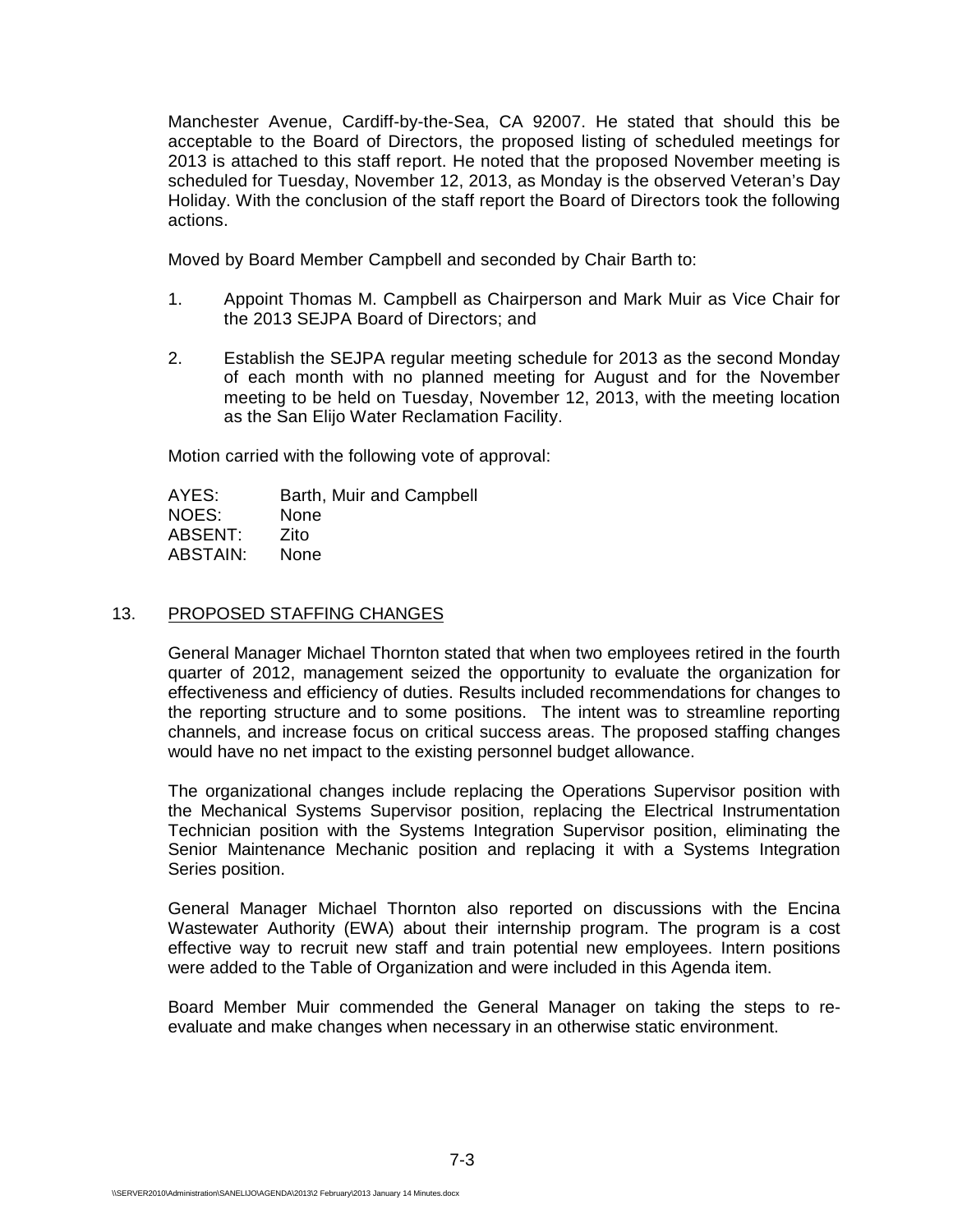Moved by Board Member Muir and seconded by Board Member Campbell to:

1. Approve General Manager's proposed classification and compensation schedule changes.

Motion carried with the following vote of approval:

AYES: Barth, Muir and Campbell NOES: None<br>ABSENT: Zito ABSENT: Zito<br>ABSTAIN: None ABSTAIN:

## 14. PRINCIPLES OF UNDERSTANDING FOR AMENDING RECYCLED WATER AGREEMENTS BETWEEN THE SAN DIEGUITO WATER DISTRICT AND THE SAN ELIJO JOINT POWERS AUTHORITY

General Manager Thornton reported that the San Dieguito Water District (SDWD) expressed interest in amending their 1997 Agreement for Sale of Reclaimed Water with the SEJPA. General Manager Thornton presented Principles of Understanding to the Board of Directors, which was previously submitted to the SDWD for discussion purposes. If the Principles of Understanding are acceptable to all parties, then detailed work can commence on creating an agreement amendment based on the approved principles.

Board Chair Campbell asked about the status of discussions with Santa Fe Irrigation District (SFID) on this same topic and the status of the Cost of Service Study.

General Manager Thornton reported that the Recycled Water Cost of Service Study is currently being drafted. The Cost of Service Study will provide a detailed analysis of the revenues and expenses of the recycled water program and is expected to provide the Board with important information for setting future recycled water wholesale rates. The results of the Study will likely drive the conversation with SFID.

Board Chair Campbell stated that the Board of Directors would like an opportunity to review the Cost of Service Study before it is shared with the other parties. Also, Board Chair Campbell requested that the Study be completed before staff discussions preceded beyond the Principles of Understanding with SDWD.

The General Manager stated that he will provide the Board Members an update on the Cost of Service Study at the next Board meeting.

No action required. This memorandum was submitted for information only.

# 15. GENERAL MANAGER'S REPORT

General Manager Michael Thornton presented a news article to the Board of Directors entitled "California Water System Upgrade Overdue", by Timothy Quinn of the Association of California Water Agencies. The article describes how California's water system is aging, as much of it was constructed more than 40 years ago. The General